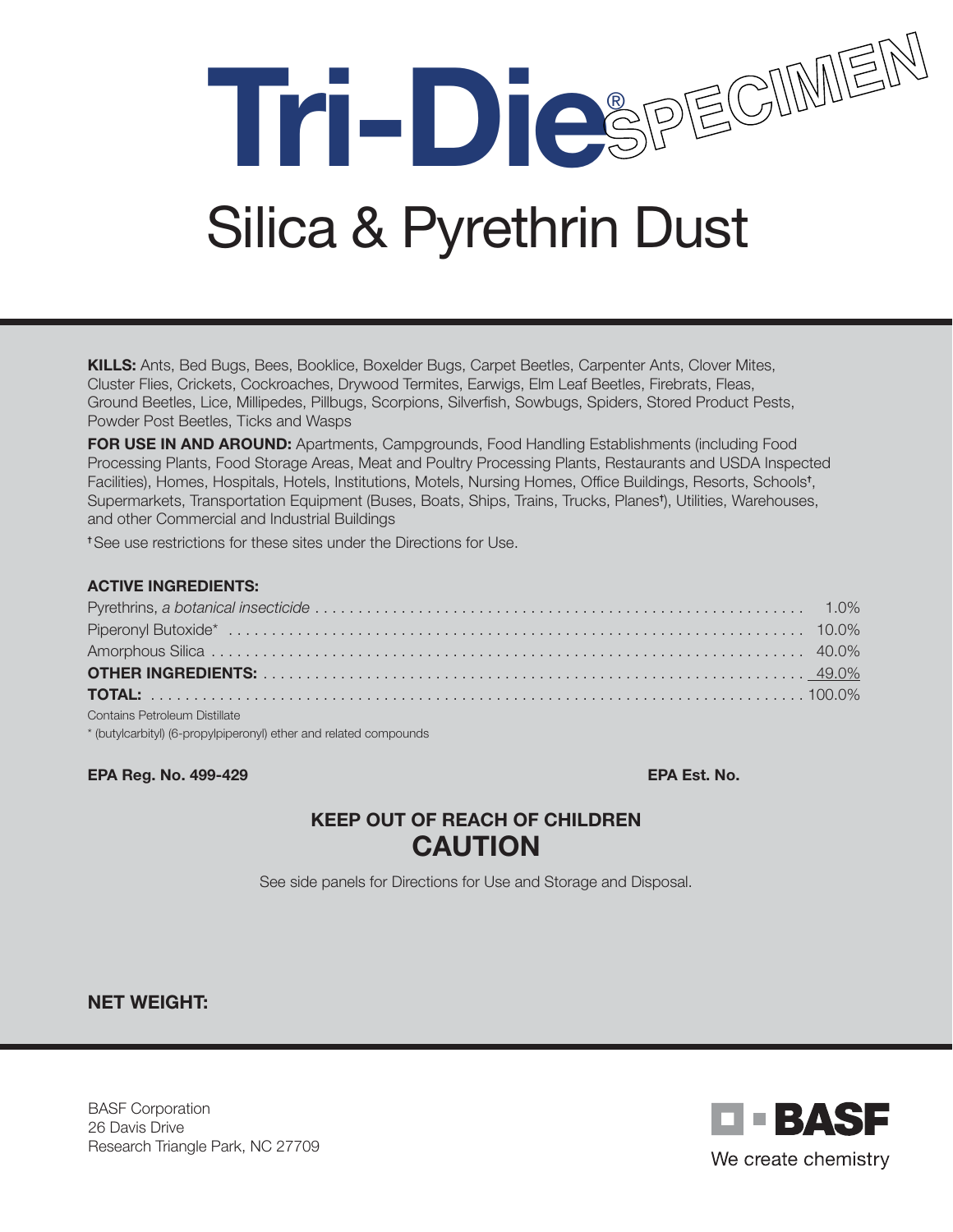| <b>FIRST AID</b>       |                                                                                                                                                                                                                                                        |
|------------------------|--------------------------------------------------------------------------------------------------------------------------------------------------------------------------------------------------------------------------------------------------------|
| If on skin or clothing | $\bullet$ Take off contaminated clothing.<br>• Rinse skin immediately with plenty of water for 15 to 20 min.<br>• Call a poison control center or doctor for treatment advice.                                                                         |
| If in eyes             | $\bullet$ Hold eyes open and rinse slowly and gently with water for 15 to 20 min.<br>$\bullet$ Remove contact lenses, if present, after the first 5 min, then continue rinsing eyes.<br>• Call a poison control center or doctor for treatment advice. |
| <b>HOTLINE NUMBER</b>  |                                                                                                                                                                                                                                                        |

Have the product container or label with you when calling a poison control center or doctor, or going for treatment. For information on this pesticide product (including health concerns, medical emergencies or pesticide incidents), you may call 1-800-832-HELP 24 hr/day, 7 days/week.

**NOTE TO PHYSICIAN:** May pose an aspiration pneumonia hazard. Contains petroleum distillate.

# PRECAUTIONARY STATEMENTS

### HAZARDS TO HUMANS AND DOMESTIC ANIMALS

**CAUTION:** Harmful if absorbed through skin. Causes moderate eye irritation. Avoid contact with skin, eyes or clothing.

#### PERSONAL PROTECTIVE EQUIPMENT (PPE):

Loaders, applicators and other handlers must wear the following: long-sleeve shirt, long pants, socks and shoes.

USER SAFETY REQUIREMENTS: Remove clothing/PPE immediately if pesticide gets inside. Then wash thoroughly and put on clean clothing. Wash contaminated clothing before reuse.

Follow manufacturer's instructions for cleaning/maintaining PPE. If no such instructions for washables exist, use detergent and hot water. Keep and wash PPE separately from other laundry.

## USER SAFETY RECOMMENDATIONS

#### Users should:

- Wash hands before eating, drinking, chewing gum, using tobacco or using the toilet.
- Remove clothing/PPE immediately if pesticide gets inside. Then wash thoroughly and put on clean clothing.
- Remove PPE immediately after handling this product. Wash the outside of gloves before removing. As soon as possible, wash thoroughly and change into clean clothing.

## ENVIRONMENTAL HAZARDS

This product is toxic to aquatic organisms, including fish and invertebrates. To protect the environment, DO NOT allow pesticide to enter or run off into storm drains, drainage ditches, gutters or surface waters. Applying this product in calm weather when rain is not predicted for the next 24 hr will help ensure that wind or rain does not blow or wash pesticide off the treatment area.

This product is highly toxic to bees exposed to direct treatment on blooming crops or weeds. **DO NOT** apply this

product or allow it to drift to blooming crops or weeds while bees are actively visiting the treatment area.

# DIRECTIONS FOR USE

IT IS A VIOLATION OF FEDERAL LAW TO USE THIS PRODUCT IN A MANNER INCONSISTENT WITH ITS LABELING.

## USE RESTRICTIONS

- Apply product only as specified on this label.
- Aerial applications are prohibited.
- Applications with power duster equipment are prohibited.
- Applications to pets are prohibited.
- DO NOT apply more than 1 time/day.
- Only protected applicators may be in the treatment area during application.
- DO NOT enter or allow others to enter until dusts have settled.
- DO NOT apply this product in a way that will contact workers or other person, either directly or through drift.
- Except when applying to sewers or drains as instructed on this label, **DO NOT** apply directly to sewers or drains, or to any area like a gutter where drainage to sewers, storm drains, water bodies, or aquatic habitat can occur.
- Remove or cover exposed food and drinking water, in the treatment area, before application.
- Remove or cover dishes, utensils, food processing equipment, and food preparation surfaces in the treatment area, or wash them before use.
- Only apply as a spot treatment to areas  $\leq$  3 ft x 3 ft/room.
- DO NOT use in aircraft cabins.
- All outdoor applications must be limited to spot or Crack & Crevice treatments only, except for the following permitted uses:
	- Treatment to soil or vegetation around structures;
- Applications to building foundations, up to a maximum height of 3 ft.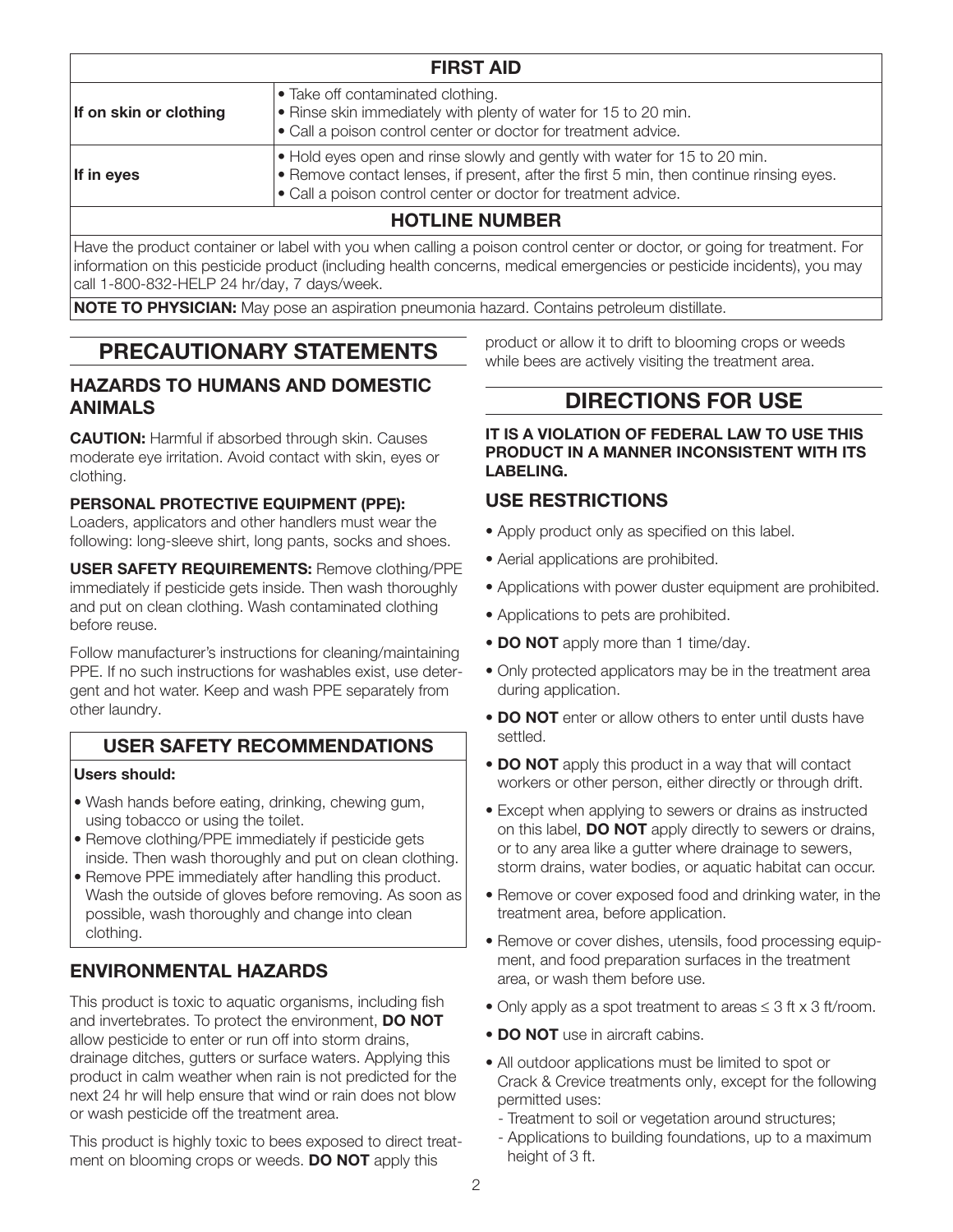Other than applications to building foundations, all outdoor applications to impervious surfaces such as sidewalks, driveways, patios, porches and structural surfaces (such as windows, doors and eaves) are limited to spot and Crack & Crevice applications only.

- DO NOT make outdoor applications during rain.
- DO NOT water the treated area to the point of run-off.

#### INDOOR USE

CRAWLING INSECTS (such as Ants, Booklice, Carpet Beetles, Cockroaches, Crickets, Firebrats, Scorpions, **Silverfish and Spiders):** Apply a small amount of product, at the rate of 1 oz/ 50 ft $2$  of surface area, into cracks, crevices and/or voids and other places where these insects travel or harbor. Apply a continuous, visible film underneath and behind stairs, refrigerators and appliances. Apply on, around and behind moldings, shelving, baseboards, pipe openings, cracks, crevices, and other areas where insects hide. For severe infestations, apply this product behind cabinets and walls, in crawl spaces and attics at the rate of 1 lb/1,000 ft $2$  of surface area.

STORED PRODUCT PESTS – for adult and larval stages of Cadelles, Cheese Mites, Cigarette Beetles, Confused Flour Beetles, Dark Mealworms, Drugstore Beetles, Grain Mites, Granary Weevils, Red Flour Beetles, Rice Weevils, Sawtoothed Grain Beetles and Yellow Mealworms: To combat these pests in mills, elevators and granaries, clean up waste materials, dust, dirt, and other debris. Apply to floors, walls and other surfaces in bins, storage and handling areas. Apply into cracks, crevices and/or voids in pantries and other infested, difficult to reach areas within the structure where insects may hide.

**FLEAS, LICE and TICKS:** Apply to all areas these pests may inhabit, including pet bedding, floor and floor coverings. Apply into all cracks, crevices and/or voids, such as behind moldings, shelving, baseboards and pipe openings.

**BED BUGS:** Take bed apart. Dust into joints and channels. If hollow, such as square or round tubing, see that the interior framework is well dusted. Mattresses may be dusted, especially tufts, folds, and edges. Cover mattresses with clean bedding before use. Apply to other areas bed bugs may inhabit in the room, such as picture frame moldings and all cracks, crevices and/or voids.

#### DRYWOOD TERMITES, POWDER POST BEETLES:

Use an electric or hand-operated rotary duster to distribute this product through insect entry points, such as crawl holes into attics and crawl spaces of buildings, at a rate of 1 lb/1,000 ft<sup>2</sup> of floor area. Close all vents and blowers on the windward side so that all wood surfaces can be treated. In case of localized infestations, probe to locate galleries and drill holes to inject this product into the galleries and void areas. If a heavy infestation has developed, fumigation should be employed.

SOWBUGS, PILLBUGS, GROUND BEETLES, EARWIGS, MILLIPEDES AND SCORPIONS: Apply into cracks, crevices and/or voids around doors and windows

and other places where these pests may enter premises. Treat behind baseboards, storage areas and other harborages.

### FOOD HANDLING ESTABLISHMENTS

Food handling establishments are places other than private residences in which food is held, processed, prepared or served.

FOOD AREAS – application limited to Crack &

**Crevice treatment only:** Include areas for receiving, serving, storing (dry, cold, frozen, raw), packing (canning, bottling, wrapping, boxing), preparing (cleaning, slicing, cooking, grinding), edible waste storage and enclosed processing systems (mills, dairies, edible oils, syrups).

Remove or cover all food and drinking water, in the treatment area, before application. Remove or cover dishes, utensils, food processing equipment, and food preparation surfaces in the treatment area, or wash them before use.

Using a bulbous duster apply a small amount of material directly into cracks and crevices such as expansion joints between different elements of construction or between equipment bases and the floor, wall voids, motor housing, junction boxes or switch boxes, conduits or hollow equipment legs. Avoid depositing the product onto exposed surfaces or introducing material into the air.

NON-FOOD AREAS: Include areas such as garbage rooms, lavatories, floor drains (to sewers), entries and vestibules, offices, locker rooms, machine rooms, boiler rooms, garages, mop closets and storage areas (after canning or bottling).

Apply according to specific directions for pest(s) to be treated under the Indoor Use section.

## INDOOR AND OUTDOOR USE

**CARPENTER ANTS:** Locate source of infestation or areas of suspected activity. Treat insect tunnels and cavities, and void areas. Treat points of entry or exit, such as cracks, crevices and/or voids around doors, windows and siding.

BOXELDER BUGS, CLOVER MITES, CLUSTER FLIES AND ELMLEAF BEETLES: Inject into cracks, crevices and/or voids where these insects may harbor or hibernate, such as behind siding, around window and door frames, and wall voids.

**BEES AND WASPS (in Ground or Voids):** If practical, treat wasp and bee nests in the evening when insects are less active and have returned to the nest. Using a hand duster, or other suitable means, with extension tubes if necessary, thoroughly dust nest, nest entrance, and surrounding areas where insects alight. Locate nests in wall voids. If necessary, drill a hole. Apply dust through the hole, into the void, then reseal. Check nests 1 to 2 days after treatment to ensure total kill. Remove or destroy nest to prevent emergence of newly-hatched insects.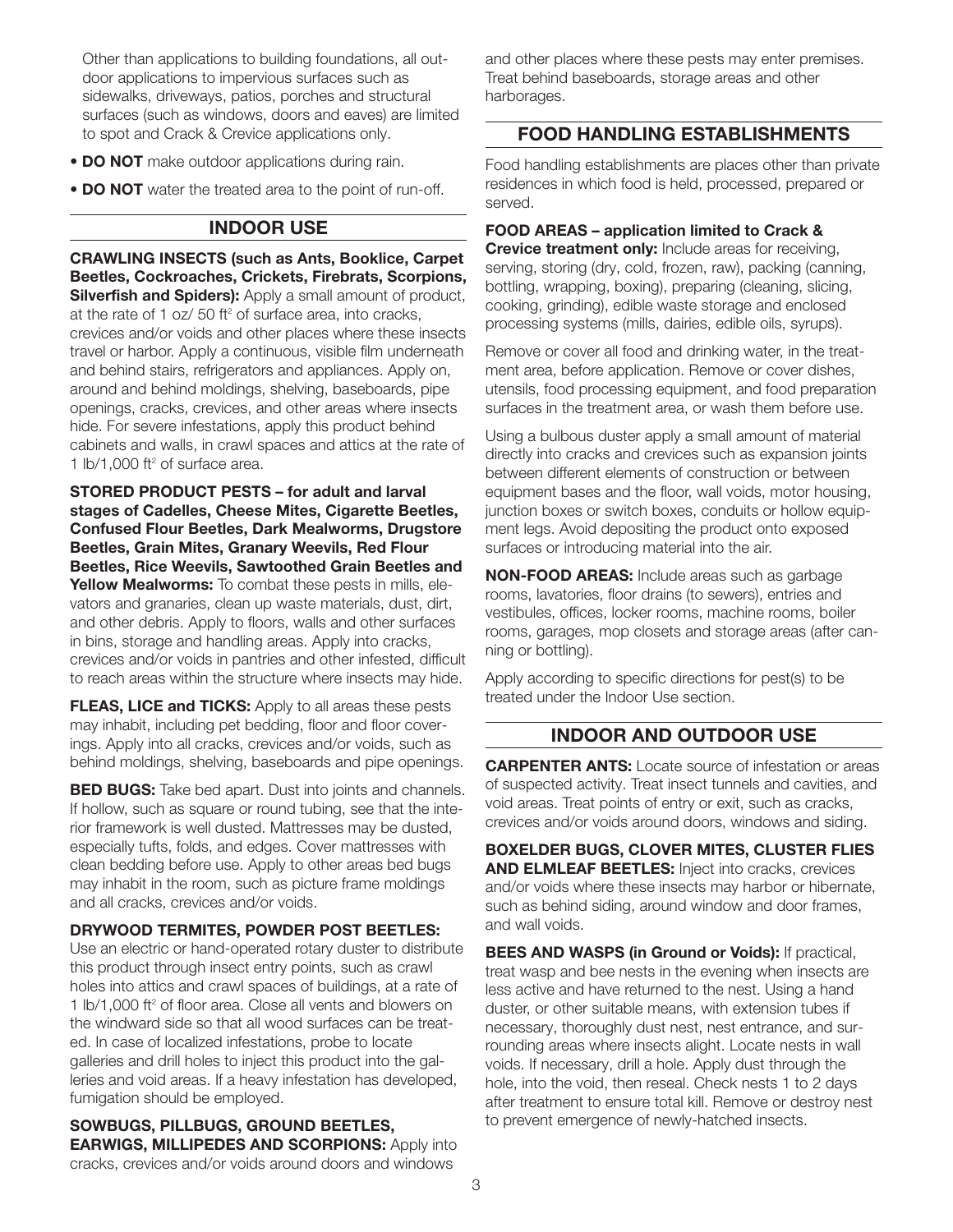**SEWER TREATMENTS:** Cockroach or other insect infestations in sanitary sewers may be treated using approx. 6 oz of product per manhole. Treat 1 manhole/200 ft of line. Apply product to sides of manhole and other surfaces with a hand duster. Applications may also be made by removing the manhole cover and replacing with a disc of plywood bored to receive the usual flexible hose from portable or truck-mounted ventilating equipment, and introducing 6 oz of product into the ventilating air to be dispersed quickly and thoroughly through the system.

## OUTDOOR USE AROUND STRUCTURES

#### ANTS, CLOVER MITES, COCKROACHES, CRICKETS, EARWIGS, GROUND BEETLES, MILLIPEDES, PILLBUGS, SCORPIONS, SOWBUGS AND SPIDERS:

Treat cracks, crevices and/or voids of foundations, porches and patios, around doors and windows, under siding, beneath guards on loading docks and other places where these pests may find entry into the structure.

## STORAGE AND DISPOSAL

DO NOT contaminate water, food or feed by storage or disposal.

PESTICIDE STORAGE: Store in a cool, dry area. Always store pesticides in the original container. Store away from food and pet food.

PESTICIDE DISPOSAL: Waste resulting from use of this product may be disposed of on site or at an approved waste disposal facility.

CONTAINER DISPOSAL: Non-refillable container. DO NOT reuse or refill this container. If Empty: Place in trash or offer for recycling if available. If partly filled: Call your local solid waste agency for disposal instructions.